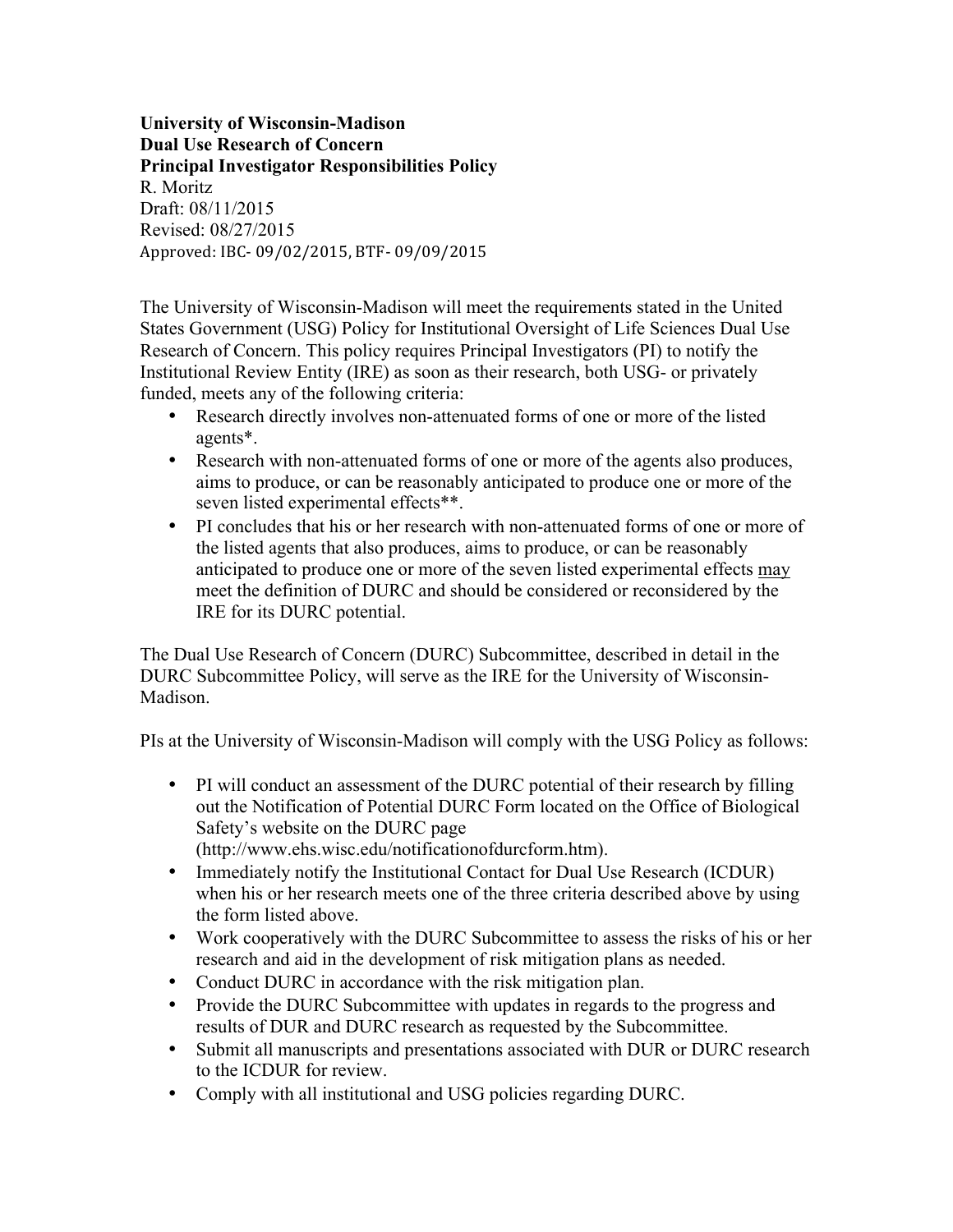- Ensure his or her researchers have received the appropriate DURC training.
- Communicate DURC in a responsible manner.
- Report any instances of noncompliance with institutional and/or USG policies to the ICDUR.

**\*** Agents covered by USG Policy

Avian influenza virus (highly pathogenic) *Bacillus anthracis* Botulinum neurotoxin (all amounts) *Burkholderia mallei Burkholderia pseudomallei*  Ebola virus Foot-and-mouth disease virus *Francisella tularensis* Marburg virus Reconstructed 1918 Influenza virus Rinderpest virus Toxin-producing strains of *Clostridium botulinum*  Variola major virus Variola minor virus *Yersinia pestis* 

- \*\* Categories of Experimental Effects
	- Enhance the harmful consequences of a biological agent or toxin
	- Disrupt immunity or the effectiveness of an immunization without clinical and/or agricultural justification
	- Confer to a biological agent or toxin, resistance to clinically and/or agriculturally useful prophylactic or therapeutic interventions against that agent or toxin or facilitate their ability to evade detection methodologies
	- Increase the stability, transmissibility, or the ability to disseminate a biological agent or toxin
	- Alter the host range or tropism of a biological agent or toxin
	- Enhance the susceptibility of a host population
	- Generate a novel pathogenic agent or toxin or reconstitute an eradicated or extinct biological agent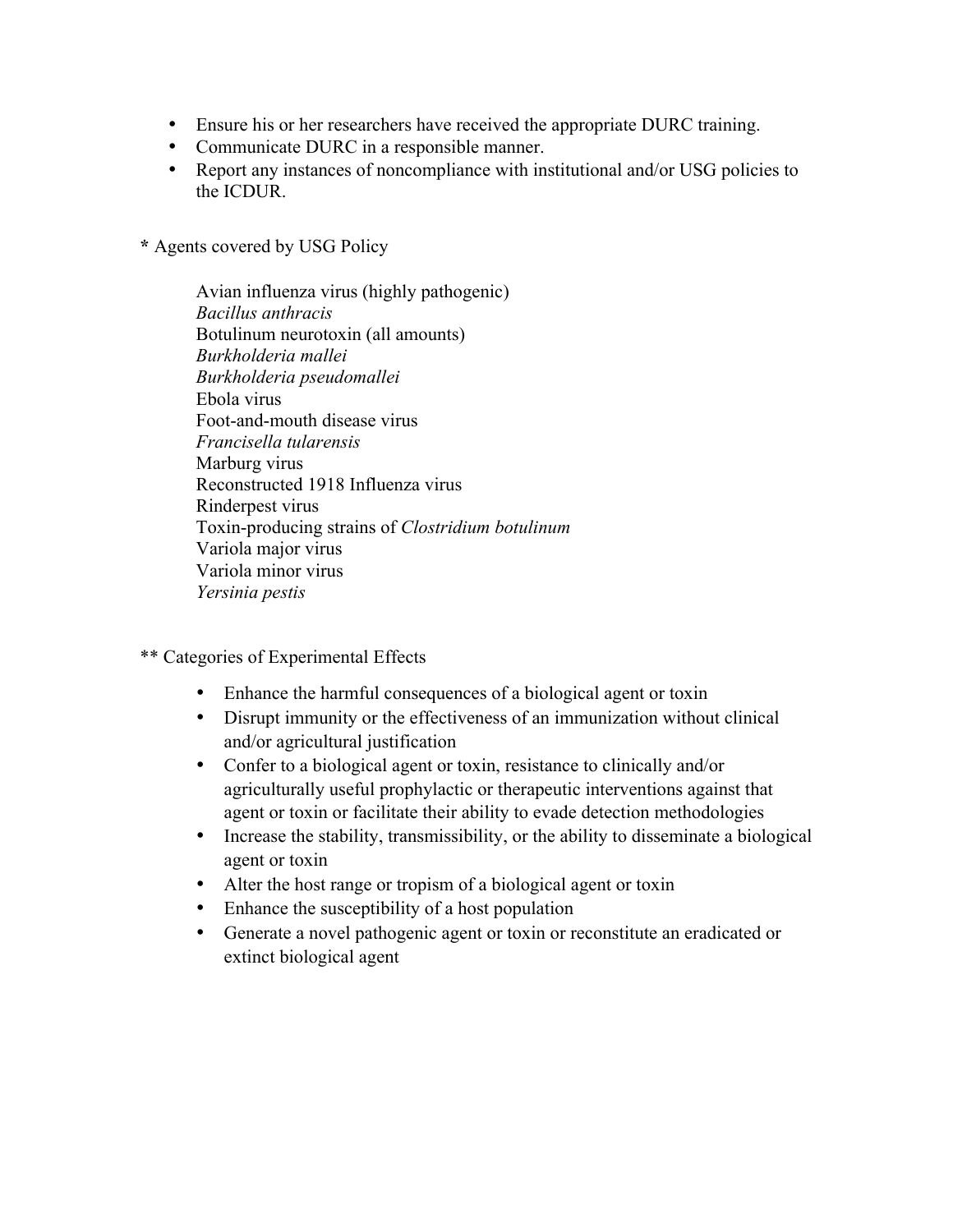**University of Wisconsin-Madison Dual Use Research of Concern ICDUR Responsibilities Policy** R. Moritz Draft: 08/10/2015 Revised: 08/27/2015 Approved: IBC- 09/02/2015, BTF- 09/09/2015

The University of Wisconsin-Madison will meet the requirements stated in the United States Government (USG) Policy for Institutional Oversight of Life Sciences Dual Use Research of Concern. This policy requires the university to designate an Institutional Contact for Dual Use Research (ICDUR) to serve as the institutional point of contact for questions regarding compliance with and implementation of the requirements of the policy. The ICDUR will serve as the liaison between the university and the relevant program officers at the USG funding agencies and, for non-USG funded research, between the university and NIH (or other USG agencies as indicated by NIH).

The ICDUR at the University of Wisconsin-Madison will also:

- Develop and review internal policies related to DURC.
- Serve as liaison between the principal investigators (PIs) and the DURC Subcommittee.
- Provide review materials to the DURC Subcommittee prior to the scheduled meeting.
- Serve as chair of the DURC Subcommittee and participate in DURC reviews.
- Conduct DURC reviews of individual experiments and presentations as needed.
- Write DURC Subcommittee reports and assessments and coordinate review by the Subcommittee.
- Provide DURC Subcommittee reports and assessments to the IBC and BTF for review.
- Notify the USG within 30 days of the DURC Subcommittee review.
- Assist the PI and DURC Subcommittee in the development and review of risk mitigation plans within 90 days of USG notification.
- Schedule annual review of research grants to ensure the DURC assessment has not changed.
- Schedule annual reviews of risk mitigation plans to ensure the plans still mitigate the risks associated with the research.
- Notify the USG of any changes to the DURC assessment or risk mitigation plan within 30 days.
- Provide DURC training to researchers and committee members as needed, ensuring all researchers and reviewers have received the appropriate DURC training for their roles.
- Maintain all records pertaining to DURC reviews and the development and review of risk mitigation plans.
- Ensure PI and research compliance with DURC policies and risk mitigation plans.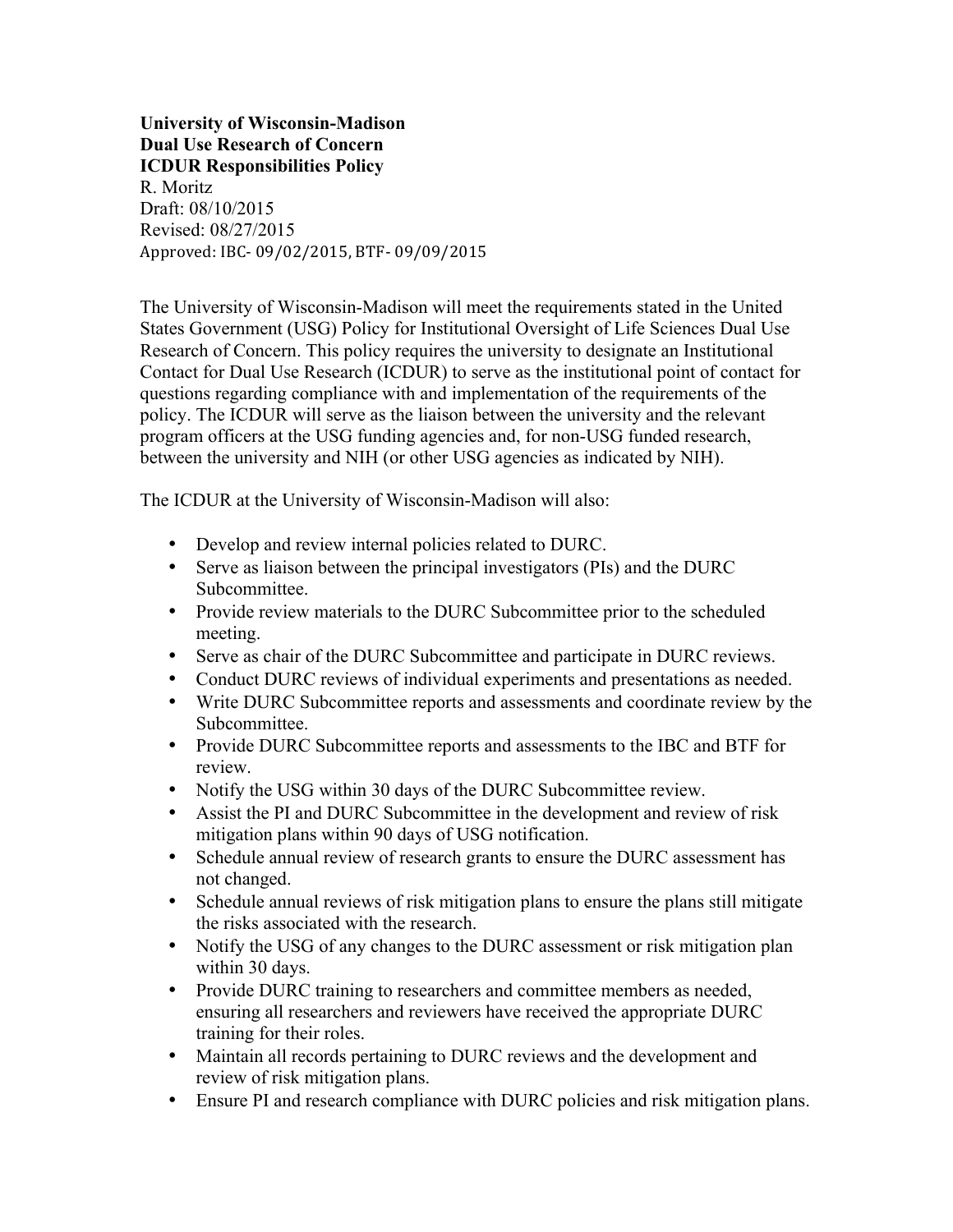• Report any instances of noncompliance with the USG policy, as well as mitigation measures undertaken by the institution to prevent recurrences of similar noncompliance, within 30 days to the USG funding agency or NIH for non-USG funded research.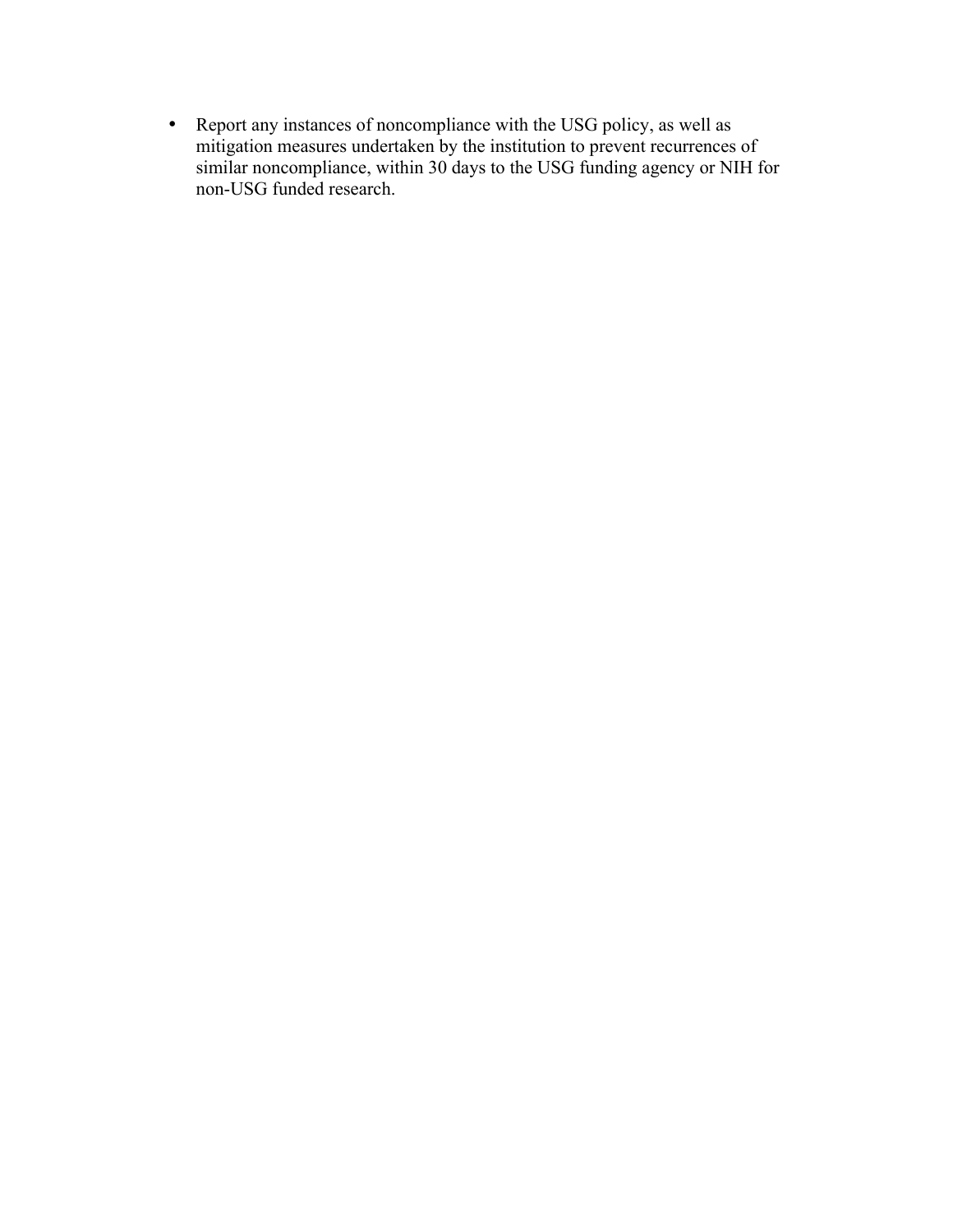**University of Wisconsin-Madison Dual Use Research of Concern DURC Subcommittee Policy** K. Bernard & R. Moritz Draft: 08/13/2014 Revised: 08/27/2015 Approved: IBC- 09/02/2015, BTF- 09/09/2015

The University of Wisconsin-Madison will meet the requirements stated in the United States Government (USG) Policy for Institutional Oversight of Life Sciences Dual Use Research of Concern for the composition and role of its Institutional Review Entity (IRE). The Dual-Use Research of Concern (DURC) Subcommittee will serve as the IRE and consist of five Institutional Biosafety committee (IBC) members or appointed consultants, who have been fully trained to serve on/for the IBC and have signed the confidentiality agreement. The Subcommittee must have the expertise to evaluate the science and will be comprised of members who have expertise in virology, bacteriology, and infectious disease. In addition, the Subcommittee must have individuals with expertise to assess dual use potential for a range of life sciences research, who are well versed in relevant USG policies, who have the understanding of risk assessment and risk management including biosafety and biosecurity and are familiar with institutional policies, commitments, and standard operating procedures. If the members do not have the necessary expertise, an IBC member with the appropriate expertise may be added or asked to act as a consultant.

The DURC Subcommittee will consist of the following individuals:

### **Three standing members:**

These will be scientific experts, responsible for reviewing DURC materials (e.g. grants, research proposals, and manuscripts), writing the DURC report, and presenting the report to the IBC. These members will have expertise in virology, bacteriology, public health, and/or infectious diseases.

### **Two ex officio members:**

The Institutional Contact for Dual Use Research (ICDUR) will be an *ex officio* member and Chair of the DURC Subcommittee. This individual will be responsible for communicating the need for DURC review, coordinating and providing materials for subcommittee meetings, assisting with compiling the DURC report, and communicating with UW-Madison's Biosecurity Taskforce and the funding agencies. She/he also will be responsible for communication to Responsible Official and university administration as needed.

The Chair of the IBC will also be an *ex officio* member of the DURC Subcommitee. This individual will assist with knowledge of DURC regulations and provide scientific expertise. She/he also will be responsible for communication to Office of Biosafety and others as needed.

## **DURC Review Process**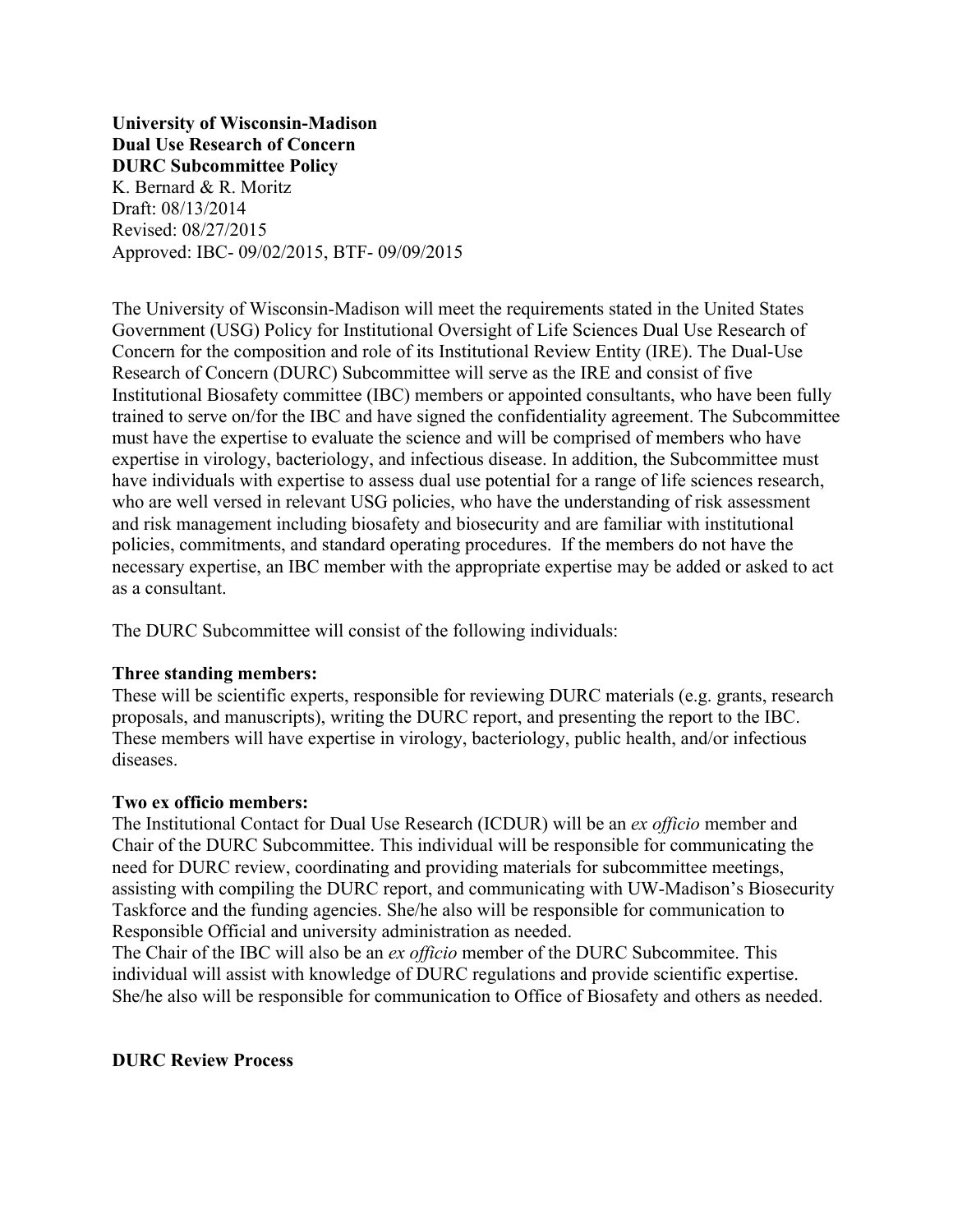- o Chair of DURC Subcommittee will notify members of upcoming review and provide materials for review.
- o If Subcommittee members have a conflict of interest per the IBC guidelines, they will be replaced with other IBC members with appropriate scientific expertise.
- o If a Subcommittee member is not available or other scientific expertise is needed for the particular review, a Subcommittee member may be replaced temporarily with an IBC member who has the appropriate expertise.
- o If additional expertise is needed, the Subcommittee will invite consultants to aid in the DURC review.
- o The Subcommittee will review materials and discuss specific questions for DURC review.
- o If the research is determined to be DURC, a DURC report will be drafted and circulated to the subcommittee for edits.
- o The final draft of the report will be made available to the IBC committee members prior to the IBC meeting.
- o The Subcommittee will present the DURC report to the IBC, which will vote on the report with or without possible contingencies that may be raised during discussion.
- o The IBC-approved DURC report will be provided to the UW Biosecurity Taskforce for discussion, editing, and approval.
- o The final DURC report will be sent to the NIH/NIAID or other funding agency as needed.
- o If the material is a manuscript and it contains DURC, a letter of support written by the ICDUR will be provided to the PI and submitted with the manuscript to the journal of choice.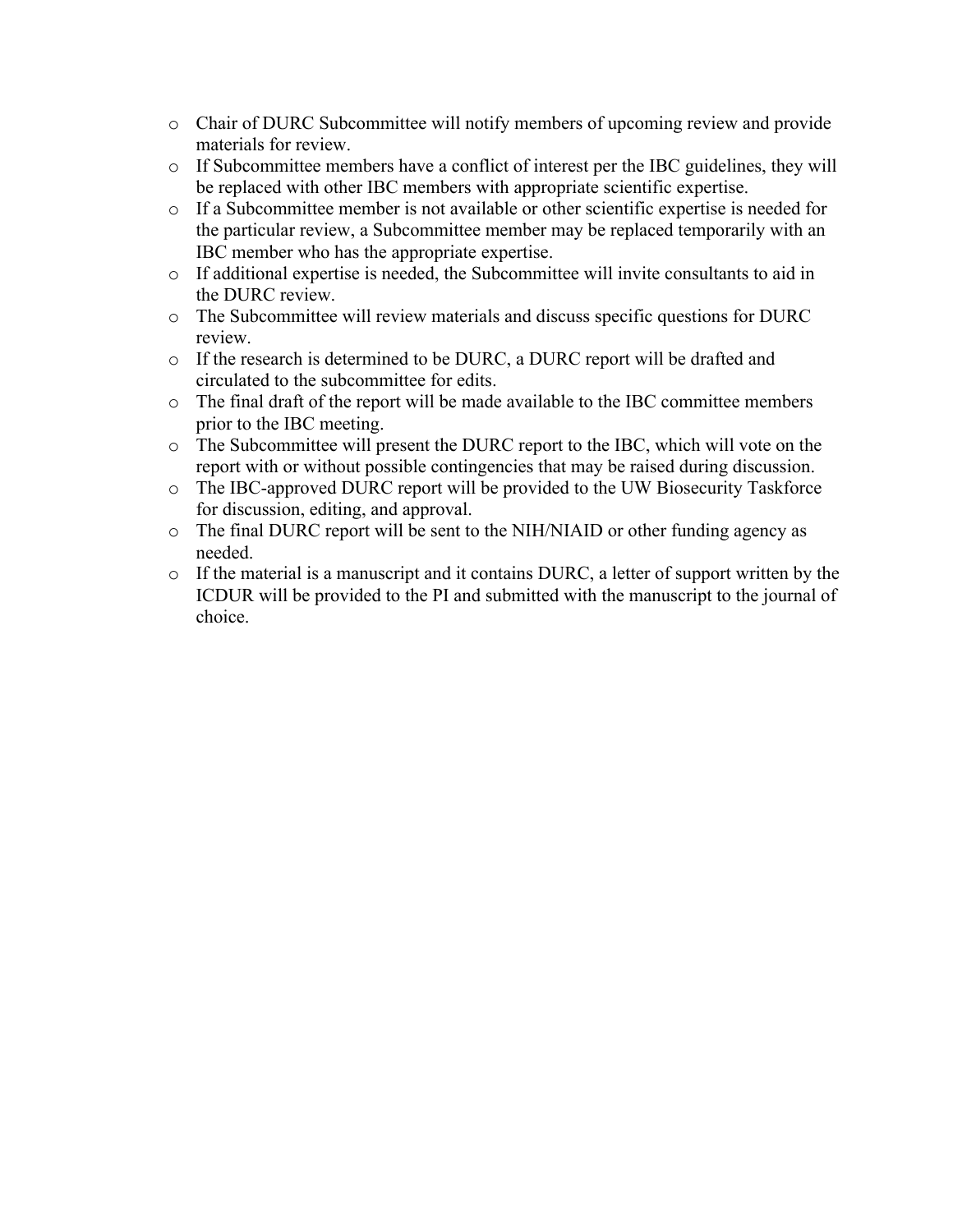Process for Institutional Review of Life Sciences Research within the Scope of the Policy

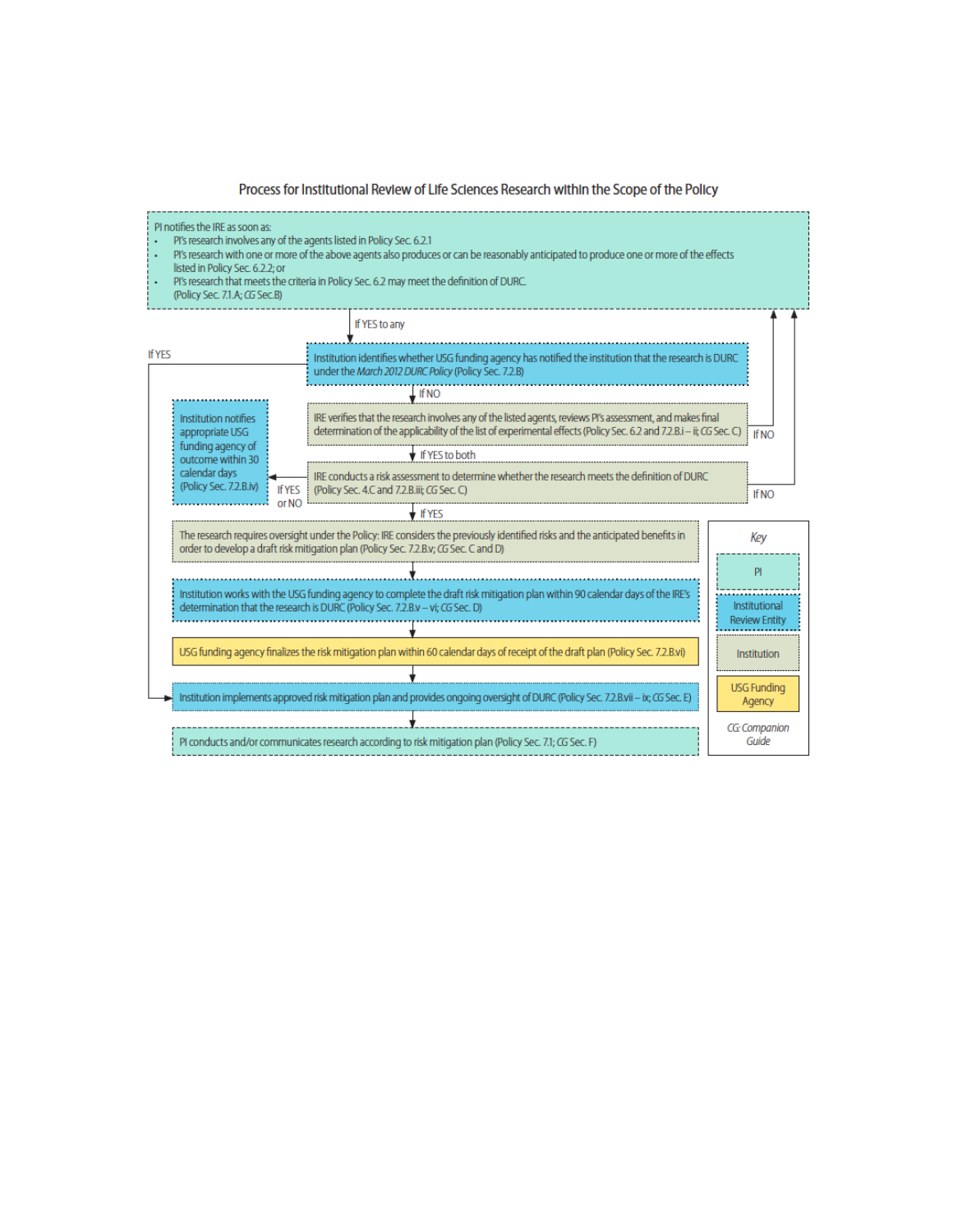## **University of Wisconsin-Madison DURC Review Process and Risk Assessment Policy** R. Moritz Draft: 08/13/2015 Revised: 08/28/2015 Approved: IBC- 09/02/2015, BTF- 09/09/2015

The University of Wisconsin-Madison will meet the requirements stated in the United States Government (USG) Policy for Institutional Oversight of Life Sciences Dual Use Research of Concern for the review and risk assessment of potential Dual Use Research of Concern (DURC). The DURC Subcommittee, which is a subcommittee of the Institutional Biosafety Committee (IBC), will serve as the primary reviewer of potential research for DURC. The process the DURC Subcommittee will use to review research is described below.

# **Initial Principal Investigator Review**

The USG Policy requires that principal investigators conduct an assessment of their work before it begins and provide it to the DURC Subcommittee for review. This will be done using the Notification of Potential DURC Form located on the Office of Biological Safety's website on the DURC page. This form will be emailed to the Institutional Contact for Dual Use Research (ICDUR) for review and follow up. The ICDUR will contact the principal investigator (PI) to obtain the materials for the DURC Subcommittee to review in addition to the initial PI assessment.

# **DURC Subcommittee Review and Risk/Benefit Assessment**

The ICDUR will notify DURC Subcommittee members of the need for the upcoming review and provide materials for review before the agreed upon scheduled meeting time to allow each member to independently determine whether or not they feel the research is potentially DURC. Whenever possible the members of the DURC Subcommittee will meet in person to discuss the research and their findings. The review will be based upon whether or not the research could result in one or more of the following seven experimental effects described in the USG Policy:

- Enhance the harmful consequences of a biological agent or toxin.
- Disrupt immunity or the effectiveness of an immunization without clinical and/or agricultural justification.
- Confer to a biological agent or toxin, resistance to clinically and/or agriculturally useful prophylactic or therapeutic interventions against that agent or toxin or facilitate their ability to evade detection methodologies.
- Increase the stability, transmissibility, or the ability to disseminate a biological agent or toxin.
- Alter the host range or tropism of a biological agent or toxin.
- Enhance the susceptibility of a host population.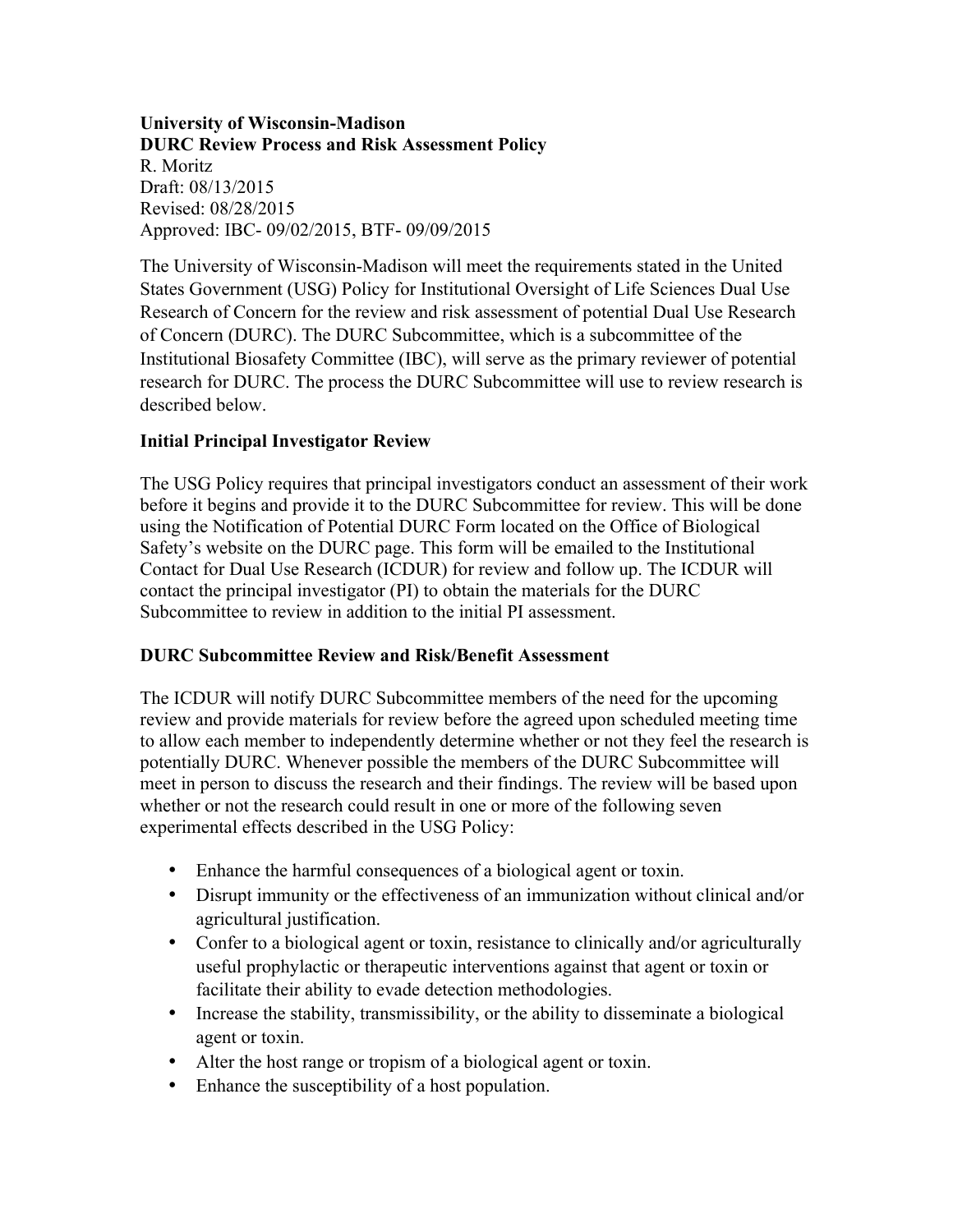• Generate a novel pathogenic agent or toxin or reconstitute an eradicated or extinct biological agent.

If the DURC Subcommittee determines the research will not result in one of the seven experimental effects described above, the research does not require further review. However, if there is a change in the research that could reasonably produce one of the seven experimental effects, the PI must notify the ICDUR and supply a revised assessment.

If the DURC Subcommittee determines the research under review could potentially result in one or more of the experimental effects described above, then the work is at a minimum dual use research (DUR). The subcommittee will then perform a risk/benefit assessment to determine if the research is DURC (research that could reasonably be misapplied to pose a significant threat) using the criteria below:

- Could the knowledge, information, technologies, or products from this research be misused?
	- o What types of knowledge, information, technologies, or products are generated from this research?
	- o How will the results or products of the research be shared or distributed?
	- o How novel is the information provided by the research or the methods utilized?
	- o Are the research products applicable to more common or less pathogenic agents?
	- o Does the research highlight vulnerabilities in existing countermeasures or public health or agriculture infrastructure?
- With what ease could the knowledge, information, technologies, or products possibly be directly misused? What is the feasibility of misuse?
	- o What level of technical skill and sophistication is required to use the information contained in this project for harmful purposes?
	- o Are the materials, equipment, or reagents required for misuse expensive or difficult to procure?
	- o Will the product of the research be directly misused to pose a threat to public health and safety, agriculture, plants, animals, the environment, material, or national security? If there could be misuse, what is the time frame for it?
- What are the potential consequences of misuse of this research? (Include scope, magnitude, and nature of)
	- o Are there available countermeasures?
	- o How readily are they available?
- What are the benefits of this research?
	- o Will the knowledge, information, or technology generated from this research be broadly applicable?
	- o What populations will be positively affected?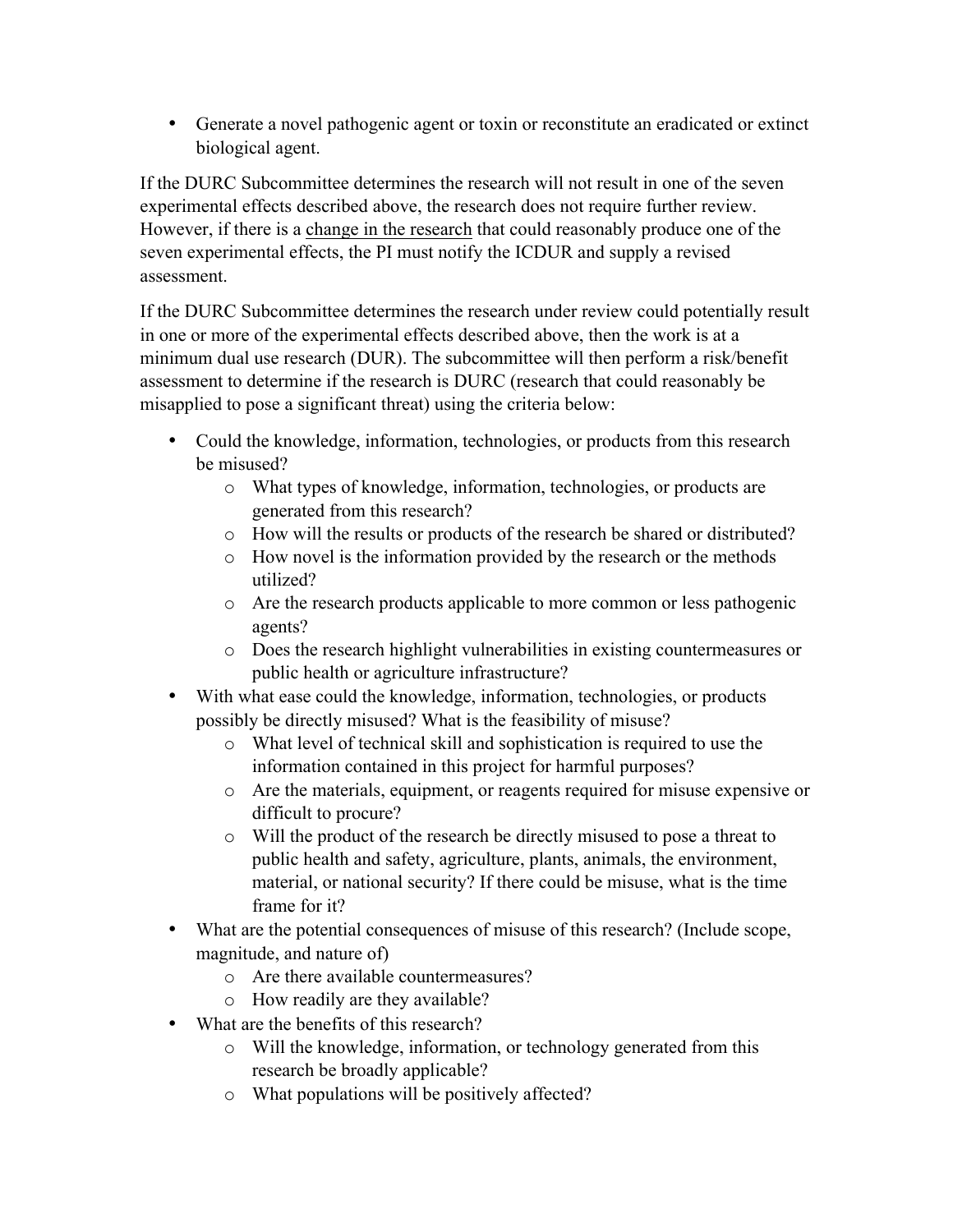- o In what time frame might this research benefit or pose a risk to science, public health, agriculture, plants, animals, the environment, material, or national security?
- o Can the information be applied to improvements in surveillance or the development of countermeasures? What evidence supports this?
- o What is the time frame for the potential benefits or anticipated risks to be realized?
- o How might the potential benefits and anticipated risks be distributed across different populations?
- o Who or what will bear the anticipated risks? Will the distribution be fair or just?

After conducting the analysis and weighing the risk and benefits, the DURC Subcommittee will determine whether or not the research is DUR or DURC and, if it is DURC, whether or not it should proceed. If it should proceed, there will be a discussion of what risk mitigation measures are warranted. This discussion will be relayed to the PI by the ICDUR. The ICDUR will work with the PI to develop a risk mitigation plan that will be reviewed by the DURC Subcommittee and subsequently sent to the USG Funding Agency for approval. The ICDUR will consult with the USG Funding Agency and ask for guidance if: 1) the DURC Subcommittee cannot determine whether or not the research is DUR or DURC; 2) the scope of the research falls outside of the USG Policy, but presents a significant risk; or, 3) clarification is required about the USG Policy.

The ICDUR will incorporate the answers to the questions listed into a report that the DURC Subcommittee will review. This report will then be reviewed by the IBC and BTF if the research is determined to be DURC.

If the research does not meet the criteria listed in the USG policy, and would not result in one or more of the seven experimental effects, the risk benefit analysis will not be conducted and the report will not be reviewed by the IBC or BTF.

If the research does meet the criteria listed in the USG policy, but does not meet the definition of DURC based upon the risk benefit analysis, the report will not be reviewed by the IBC or BTF.

It is important to note that the DURC Subcommittee will also review products of research determined to potentially contain DURC, including manuscripts. The PI is responsible for sending all manuscripts for research potentially containing DURC to the DURC Subcommittee for review before submission to his/her journal of choice. The ICDUR will review individual experiments and presentations for DURC and seek advice of the DURC Subcommittee when needed.

The ICDUR will keep all documentation for the DURC Subcommittee reviews and assessments.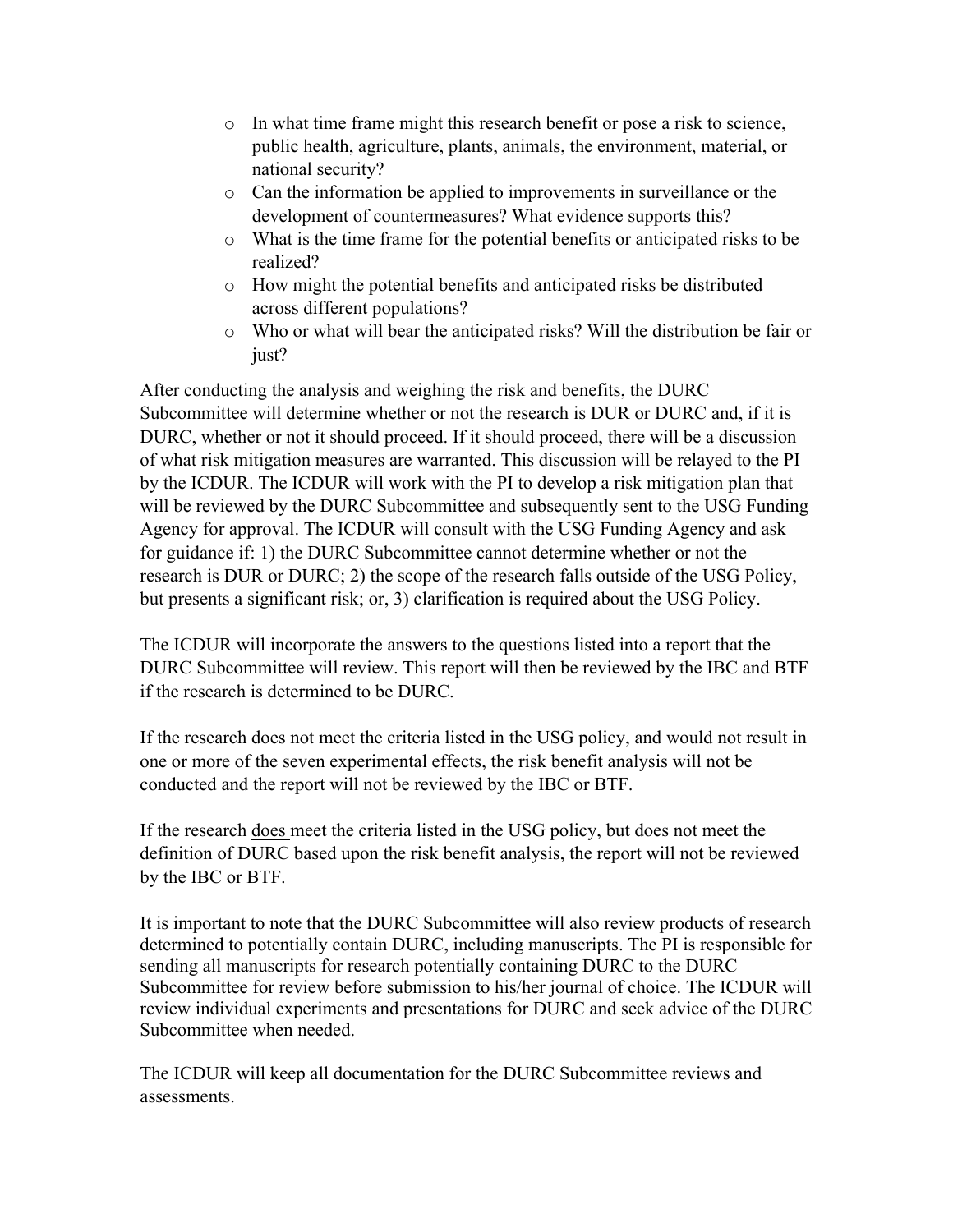**University of Wisconsin-Madison Dual Use Research of Concern Development and Review of Risk Mitigation Plans Policy** R. Moritz Draft: 08/13/2015 Revised: 08/28/2015 Approved: IBC- 09/02/2015, BTF- 09/09/2015

The University of Wisconsin-Madison will meet the requirements stated in the United States Government (USG) Policy for Institutional Oversight of Life Sciences Dual Use Research of Concern (DURC). This policy requires the development of a risk mitigation plan for DURC research and is based upon the risk and benefits assessment. A copy of the draft risk mitigation plan must be sent within 90 days of the DURC Subcommittee's determination that the research is DURC to: 1) the USG funding agency for federally funded research; or 2) for non-federally funded research, to the USG agency, designated by NIH, for review and final approval. In addition, all risk mitigations plans must be revised as needed and reviewed on an annual basis.

# **USG Policy Requirements of Risk Mitigation Plan**

Some basic information is required for a risk mitigation plan as follows:

- Name and contact information for principal investigator (PI).
- Name and contact information for the authorized institutional official.
- Name and contact information for the Institutional Contact for Dual Use Research (ICDUR).
- Dates and details of the reviews and assessment of the research by the Institutional Review Entity (IRE).
- Dates and details of the PI's initial review or ongoing assessment of the research.
- Identification of whether or not the research has been identified as DURC under the March 2012 DURC Policy.
- Details of the risks identified by the IRE in its review of the research, and an explanation of the risk mitigation strategy or strategies that are being implemented by the institution to address those risks.
- Other materials, such as proposals and progress reports related to the research that may be requested by the USG agency.

## **Development of Risk Mitigation Plan**

The DURC Subcommittee will review the proposed biosafety and biosecurity measures under which the DURC will be conducted as part of the risk/benefit assessment. The ICDUR will work with the PI to develop a draft of the risk mitigation plan incorporating the results of the risk/benefit assessment. This will include the guidelines and requirements of BMBL, the NIH Guidelines, and the Select Agent Regulations. In addition, the risk/benefit assessment will be used to determine whether or not additional biosafety or biosecurity measures are warranted for conducting the research.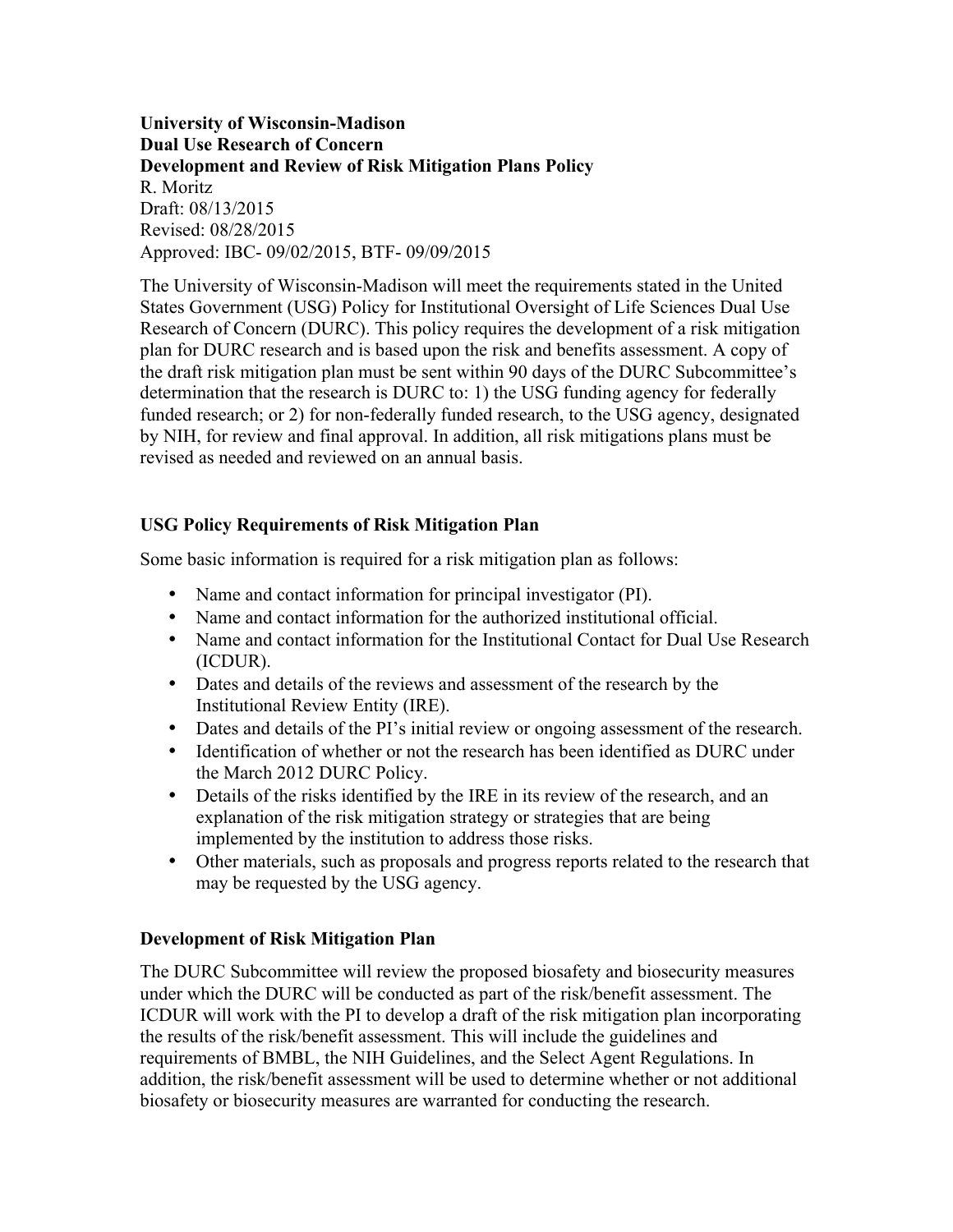In addition to the requirements stated above, University of Wisconsin-Madison risk mitigation plans will incorporate the following information at minimum:

- Any experimental modifications
- Enhanced biosafety and biosecurity measures
- Description of the personal protective equipment
- Screening of personnel
- Occupational health requirements
- Research program oversight
- Evaluation of medical countermeasures
- Determination of the venue and mode of communication for the research
- Description of the DURC training researchers have received
- Brief description of the university's review process

The draft risk mitigation will then be reviewed by the DURC Subcommittee before the ICDUR sends it to the relevant program officer at the USG agency funding the research or in the event of non-federal funded research to the NIH-appointed USG agency for review and final approval. The DURC research cannot begin until the risk mitigation plan is approved by the USG agency.

In the event the DURC Subcommittee requires assistance in developing a risk mitigation plan or in the event the only viable risk mitigation measures are to not conduct the research in question or to not communicate the results, the ICDUR will contact the USG funding agency for consultation.

# **Review of Risk Mitigation Plans**

The DURC Subcommittee will review active risk mitigation plans at least annually and when the plans have been revised. The ICDUR will set a schedule for the review of the plans and contact the appropriate USG agency within 30 days of any changes to the risk mitigation plan or status of the DURC research at the university. The DURC Subcommittee will use the following criteria to review a risk mitigation plan:

- Review the research to verify that it still directly involves non-attenuated forms of one or more of the agents covered by the USG Policy.
- Assess whether or not the research still produces, aims to produce, or can be reasonably anticipated to produce one or more of the listed experimental effects.
- Determine whether or not the research still meets the definition of DURC.
- Review and revise the risk mitigation plan as needed.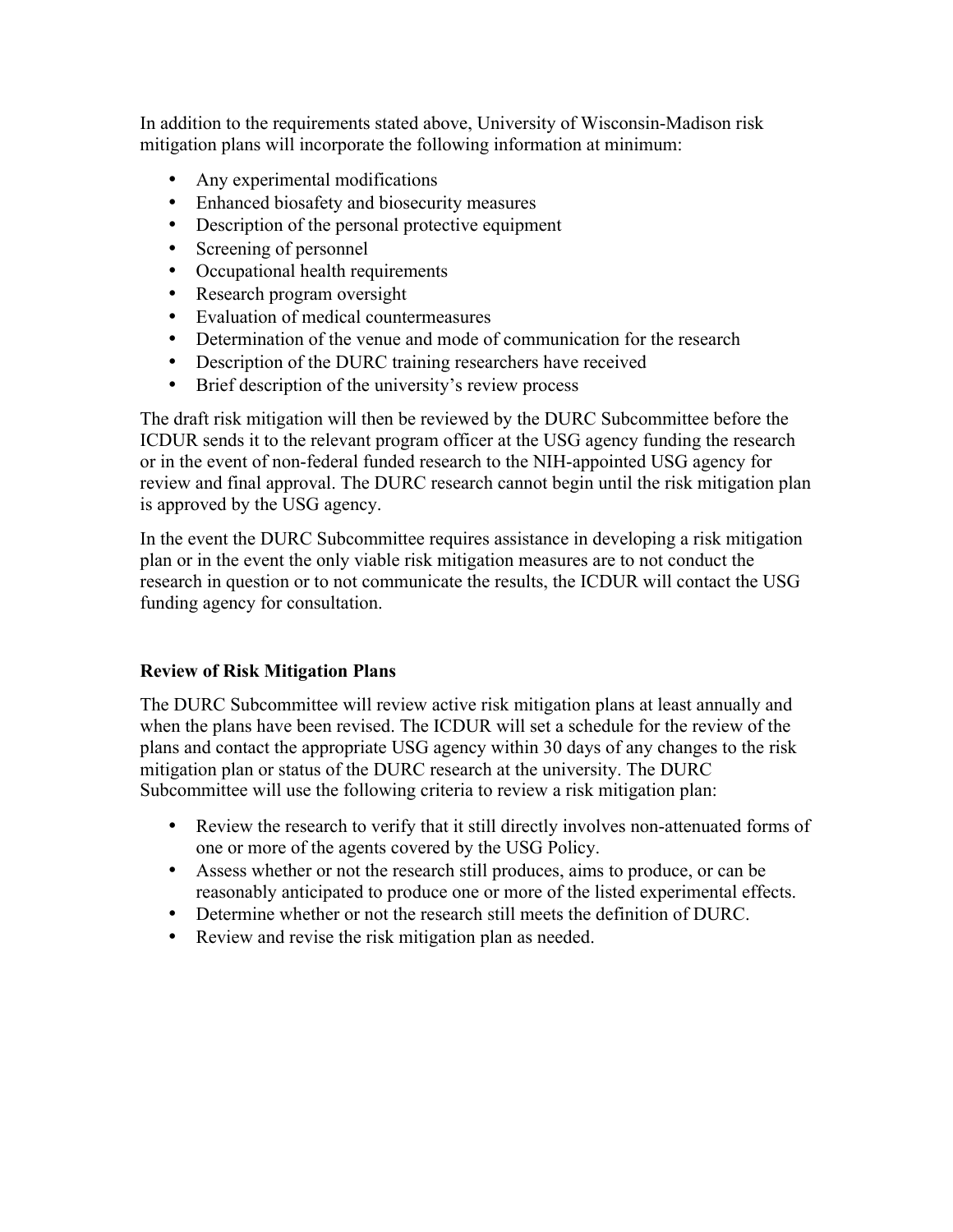**University of Wisconsin-Madison Dual Use Research of Concern DURC Decision Appeal Process Policy** R. Moritz Draft: 08/13/2015 Revised: 08/27/2015 Approved: IBC- 09/02/2015, BTF- 09/09/2015

The University of Wisconsin-Madison will meet the requirements stated in the United States Government (USG) Policy for Institutional Oversight of Life Sciences Dual Use Research of Concern (DURC). This policy requires an institution to have an appeal process for a principal investigator (PI) in the event he or she does not agree with the determination of the research as DURC. The DURC Subcommittee, which is a subcommittee of the Institutional Biosafety Committee (IBC), will serve as the primary reviewer of potential DURC research.

In the event a PI does not agree with the findings of the DURC Subcommittee, he or she can state why they disagree with the finding and request the DURC Subcommittee to review the research again. If the PI and DURC Subcommittee do not come to an agreement, the Institutional Contact for Dual Use Research (ICDUR) will request outside advice from the program officer for the USG funding agency. For research funded by private funds, the ICDUR will request advice from NIH.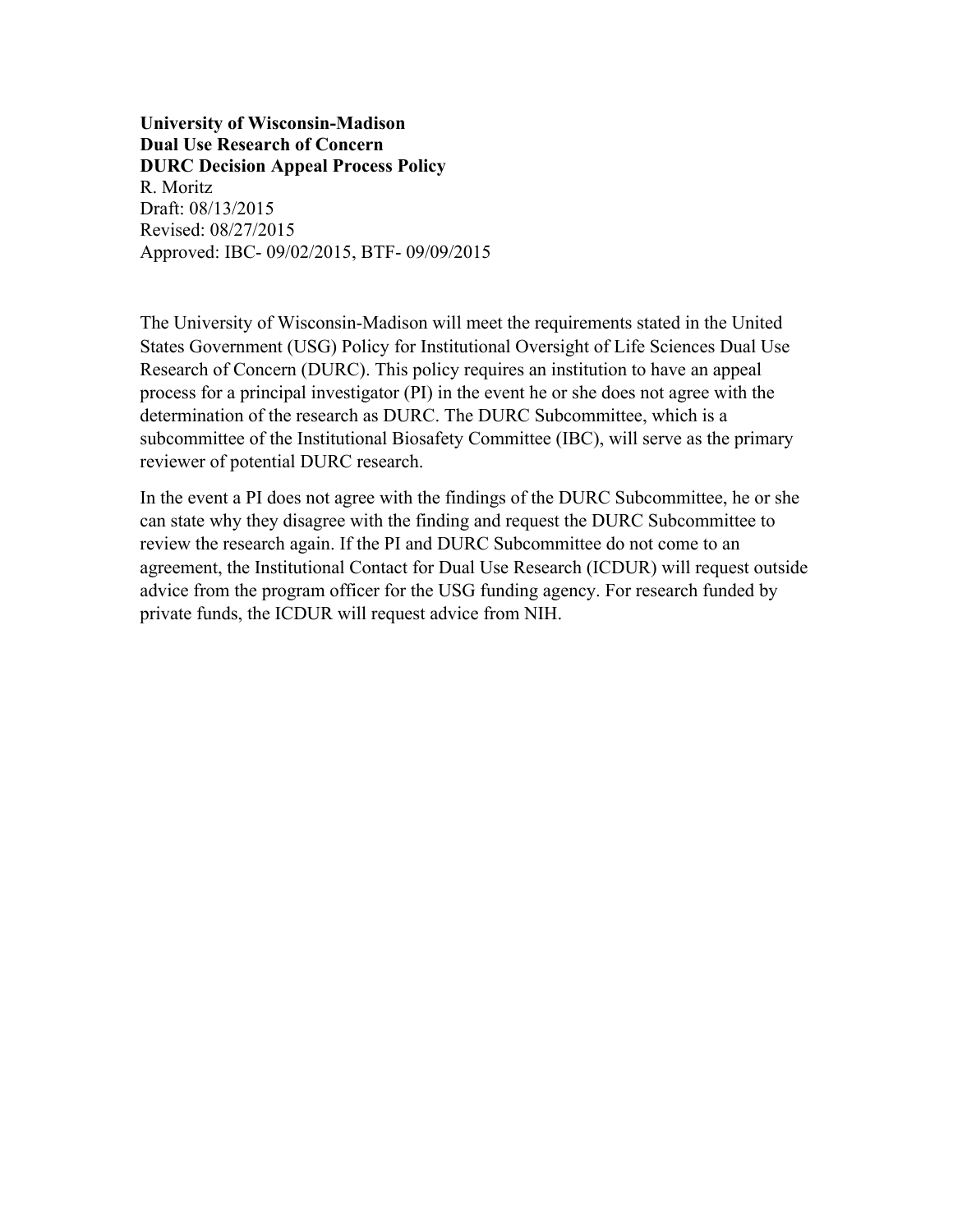**University of Wisconsin-Madison Dual Use Research of Concern Education and Training Policy** R. Moritz Draft: 08/13/2015 Revised: 08/27/2015 Approved: IBC- 09/02/2015, BTF- 09/09/2015

The University of Wisconsin-Madison will meet the requirements stated in the United States Government (USG) Policy for Institutional Oversight of Life Sciences Dual Use Research of Concern. This policy requires institutions to provide education and training on Dual Use Research of Concern (DURC) for individuals conducting life sciences research with one or more of the agents listed in the USG Policy and to maintain records of such education and training for the term of the research grant or contract plus three years after its completion.

The Institutional Contact for Dual Use Research (ICDUR) will ensure education and training materials are available to all principal investigators (PI) and researchers at the University of Wisconsin-Madison as well as members of the Institutional Biosafety Committee (IBC) and Biosecurity Task Force.

The education and training requirements will include:

- Training describing DURC and the USG Policy fundamentals as well as the University of Wisconsin-Madison DURC review process.
- Scenario training covering the different combinations of research that require the individual to assess the risk of the research and determine whether or not they are DURC and, thus, fall under the USG Policy.
	- o Research with one of the agents listed in the USG Policy, but none of the seven experimental effects.
	- o Research with one of the agents listed in the USG Policy, at least one of the seven experimental effects, and determined to be DUR
	- o Research with one of the agents listed in the USG Policy, at least one of the seven experimental effects, and determined to be DURC.
	- o Research with an agent NOT listed in the USG Policy, at least one of the seven experimental effects, and determined to be DURC.
- Assessments for each training session will be done to demonstrate understanding and knowledge.

PIs and researchers will be required to take this training every two years.

IBC and Biosecurity Task Force members will be required to receive the training describing DURC and USG Policy fundamentals every three years. New members of the committee will be trained when they join one of the committees.